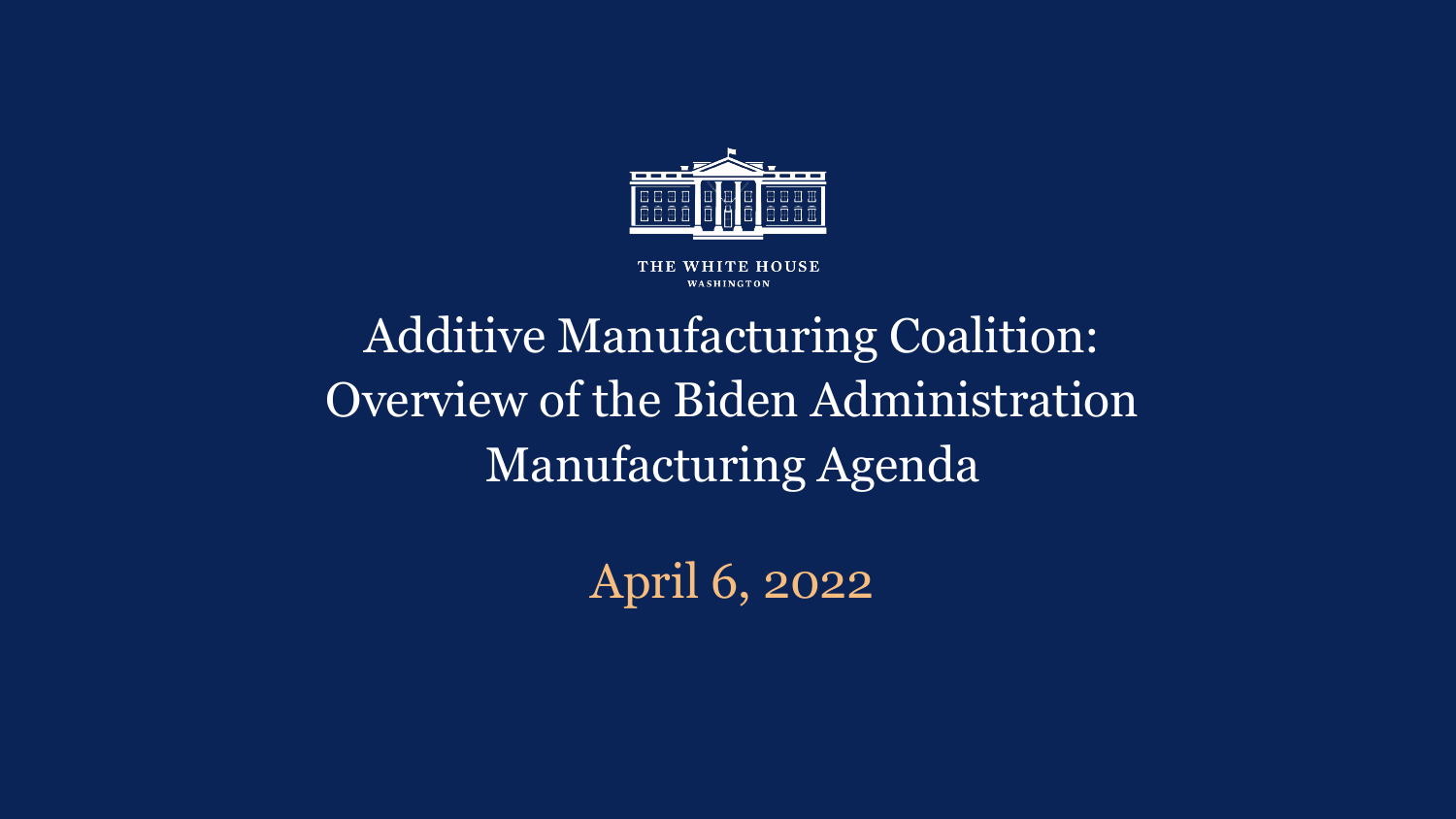### **The country is at an inflection point**

### **Changing social, economic and geopolitical environment demands a new approach to the country's industrial strategy**

- The pandemic has exposed structural vulnerabilities that resulted from decades-long underinvestment in our domestic industrial base.
- Supply chain challenges create risks for national and economic security
- Climate change creates an existential threat that must be addressed through investments in energy industrial base
- Increasing geopolitical threats from rival countries require a more robust investment in critical technologies/capabilities
- Growing inequality in the country must be addressed to support country's social fabric

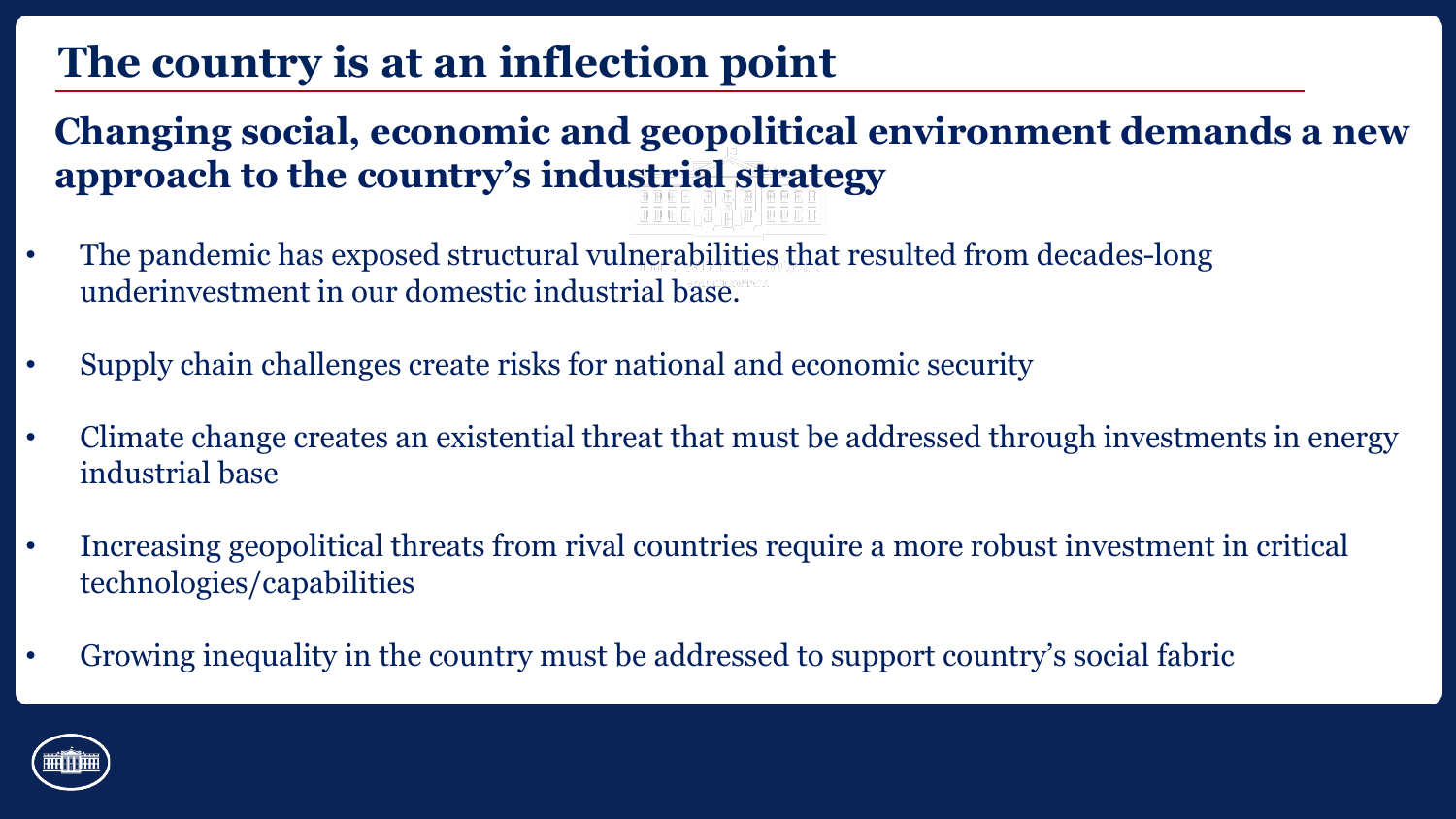### **Domestic manufacturing is part of the answer**

**Administration rolled out 21st Century Industrial Strategy in June, outlining its commitment to revitalizing American manufacturing**

- **Goal**: Rebuild U.S. industrial base across particular sectors, technologies, and regions of the country.
- **Strategy**:
	- Reduce supply chain vulnerabilities by increasing resiliency, security, stability and innovation.
	- Adapt to the growing threat of climate change.
	- Leverage the buying power of the federal government (procurement, federal financial assistance)
	- Innovate in critical technologies and industries to achieve global preeminence
	- Expand manufacturing capacity/capabilities to broader set of regions, industries and communities

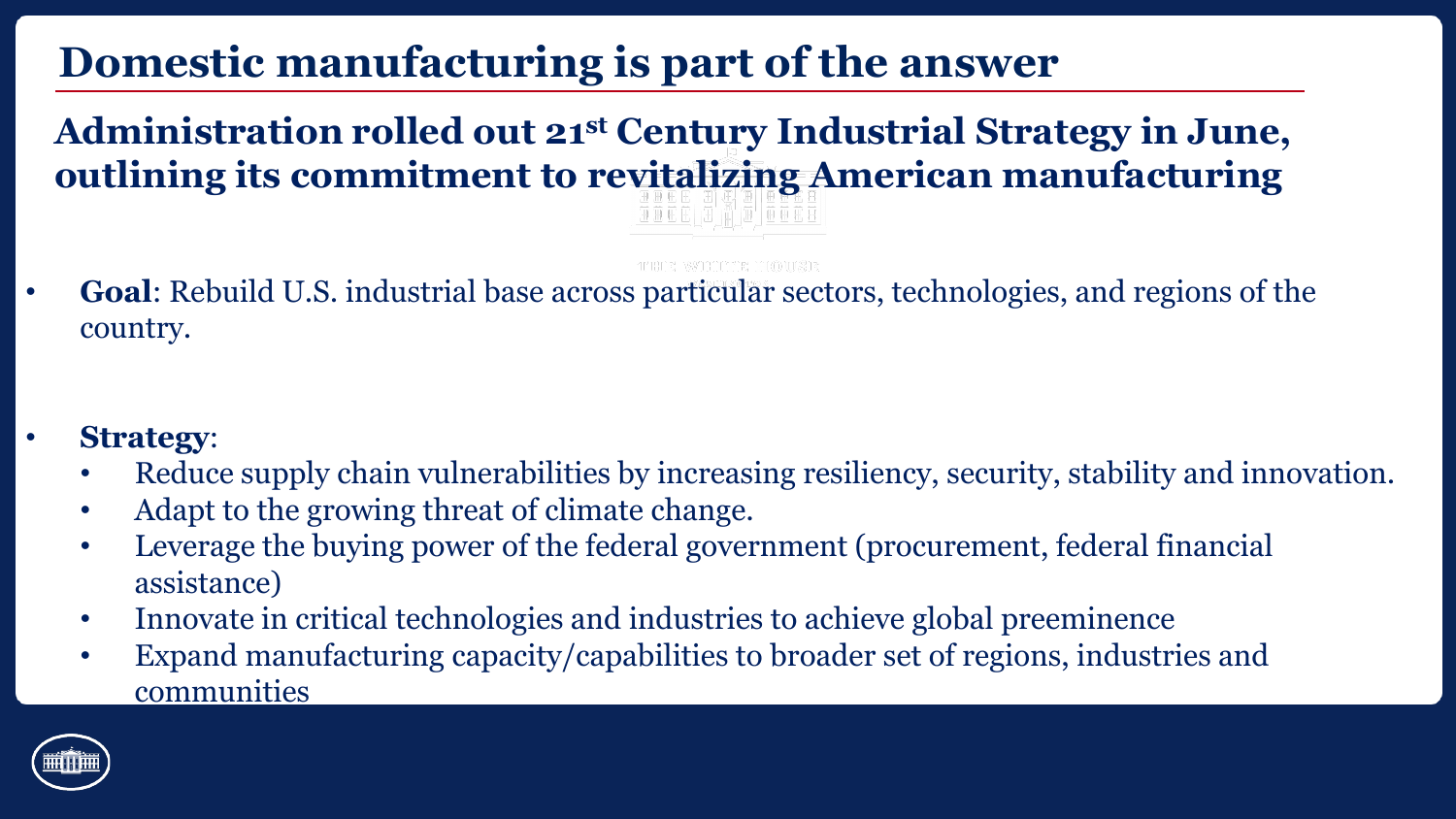### **Manufacturing is Central to Administration's Agenda**

- *Made in American EO* (Jan): increases requirements for US-based manufacturing in federal procurement
- *Supply Chain Resilience* (June/Feb, 2022 reports): calls for investments in scaling innovative manufacturing technology to innovate our way into resilient supply chains across multiple products/industries
- *Public Health Supply Chain* (July report): building resilience in US public health industrial base preparedness
- *Bipartisan Infrastructure Law*
	- Broadband—electronic components; EV charging infrastructure; Lithium ion batteries and battery materials; DOE demonstration projects—nuclear, hydrogen, carbon capture; EV buses, rolling stock
- *Bipartisan Innovation Act -* multiple investments that touch upon manufacturing technologies and scale up: NSF Tech directorate; CHIPS, MUSA, MEP, Critical Supply Chain Resilience Program, Climate investments
- *Other* EDA BBB regional grants; State Small Business Credit Initiative (\$10b fund; manufacturing focus)

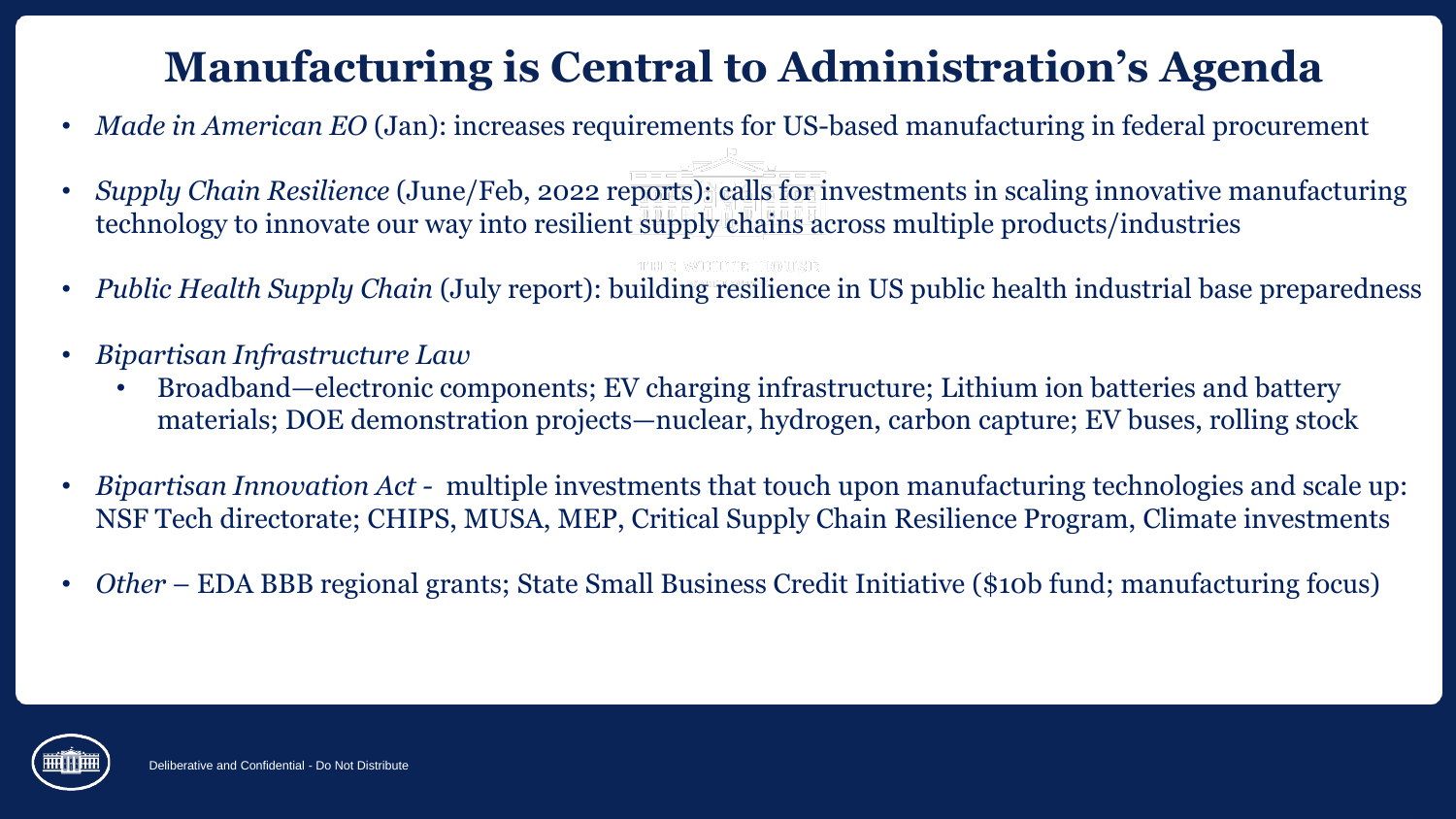### **Intersecting Priorities**

### **Manufacturing is Central to Several of the Administration's Priorities**



Aligning these strategies will create complementarities with respect to manufacturing capabilities across lifecycle

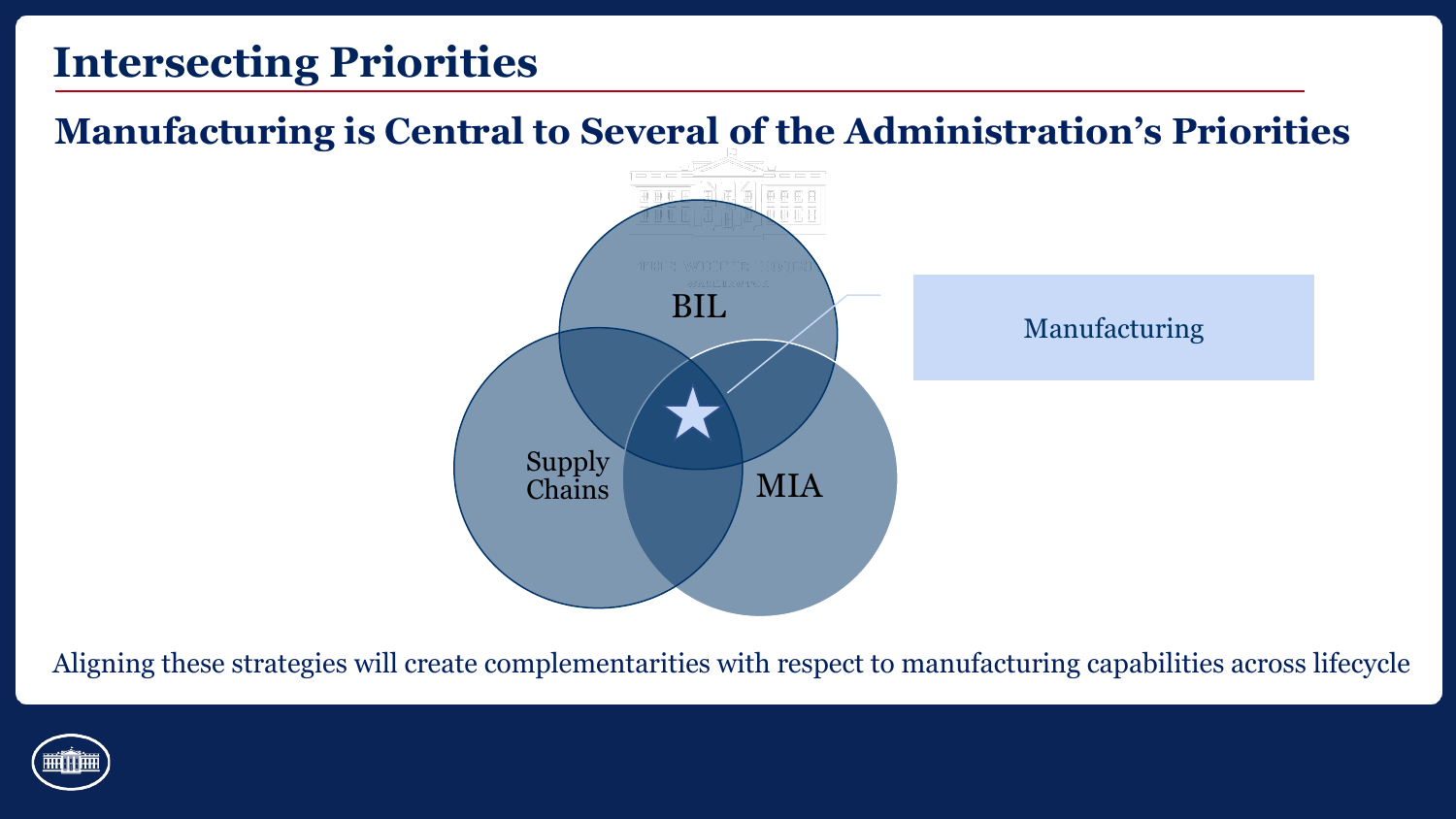### **Several Administration Priorities Support Increasing Domestic Manufacturing and Are Mutually Reinforcing**

- *Supply chains:* Increase supply chain resilience in critical industries through domestic manufacturing strategy as well as near shoring (e.g., semiconductors, critical minerals, biopharma, EV batteries, ICT)
- *BIL:* Investments forthcoming in domestic manufacturing: EVs, EV charging infrastructure, waste water, broadband, rail, etc.
- *Made in America:* Align procurement and MIA goals/waivers to support domestic manufacturing agenda and priorities; support *Invent it Here, Make it Here EO agenda.*
- *Bipartisan Innovation Act:* Invest in basic and applied R&D as well as manufacturing ecosystem (MEP, MUSA), Critical Supply Chain Resilience Program and regional tech hubs
- *Other:* Energy-based Industrial Strategy including decarbonization, EDA's BBB Regional Challenge projects

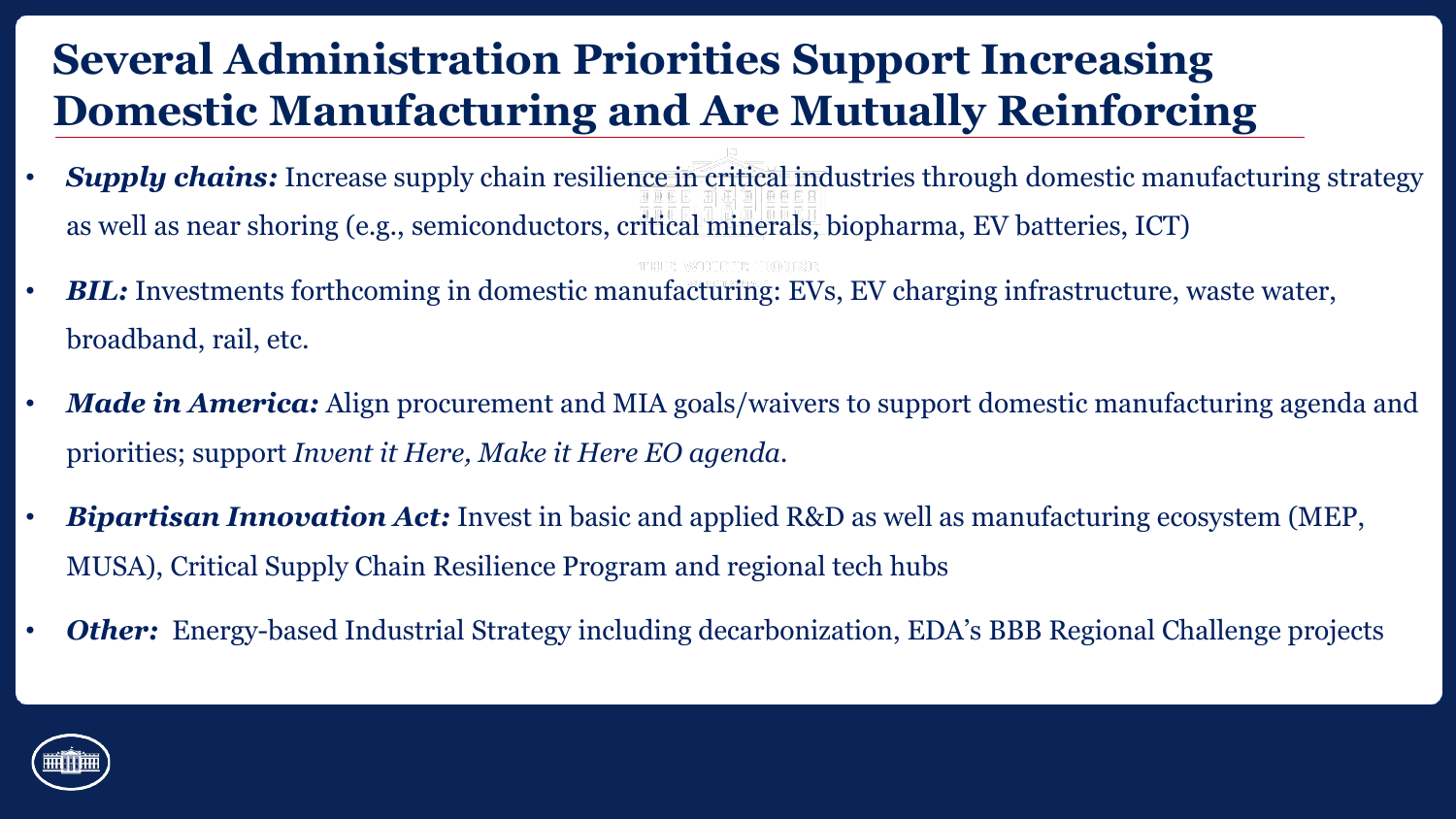## **Initial Examples of Priority Products in BIL – NOT**

### **COMPLETE**

- 1. Broadband—electronic components
- 2. EV charging infrastructure \$7.5
- 3. Lithium ion batteries and battery materials \$6
- 4. DOE demonstration projects— hydrogen (\$9.5), carbon capture (\$12) , nuclear (
- 5. Steel

#### **Other priority products ( later stage):**

- 1. Zero emission vehicles and chargers—buses, ferries
- 2. Rolling stock high speed rail
- 3. Building materials—iron, steel, aluminum, concrete
- 4. Transmission—transformers, power lines

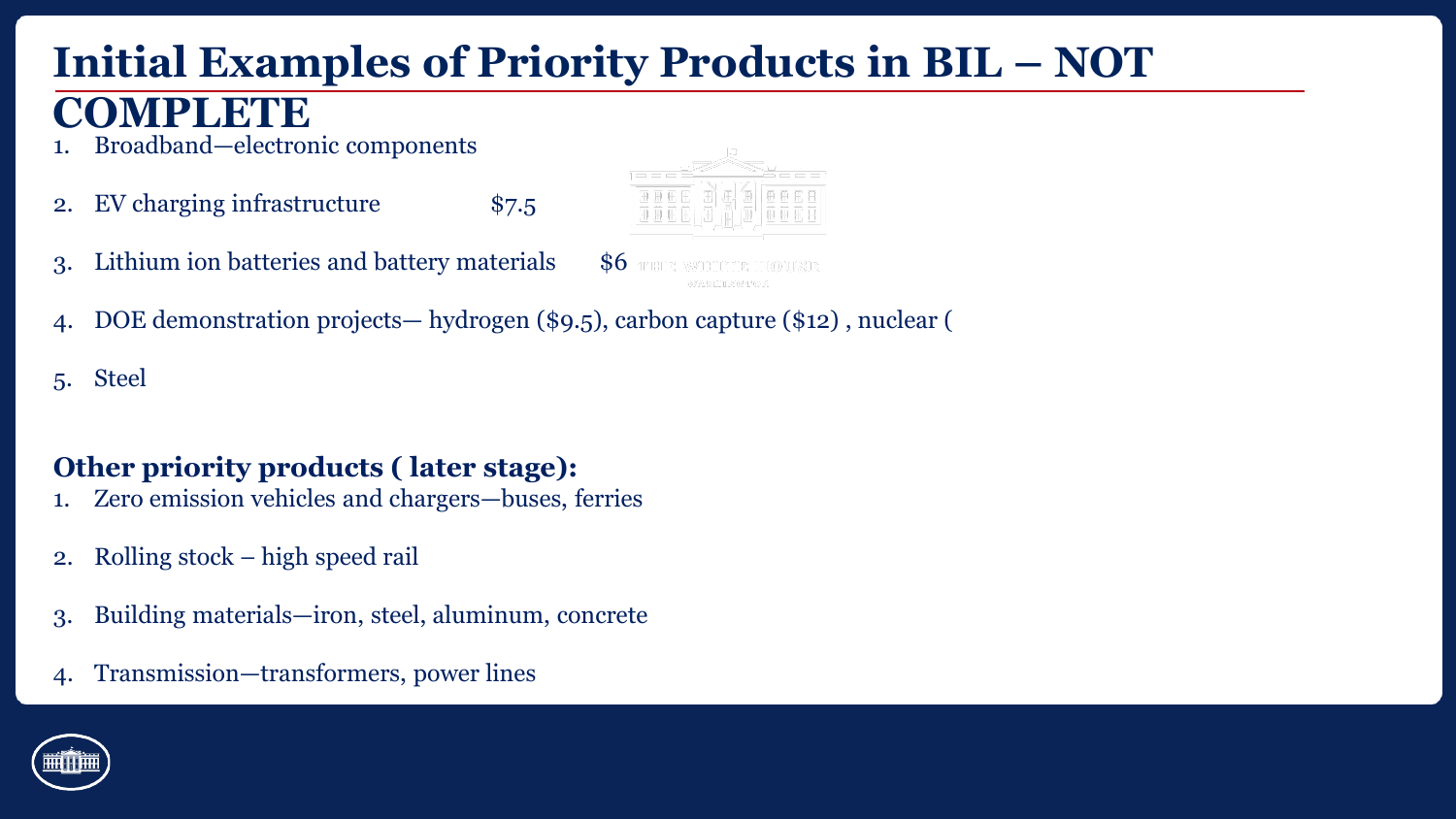### **How do we leverage existing resources to maximize opportunity?**

- Incent upgrading and innovation with new funding
- Encourage better quality jobs (BIL, other)
- Regionalism: work with states to build out ecosystems
- Engage with private sector on industry supply chain build out

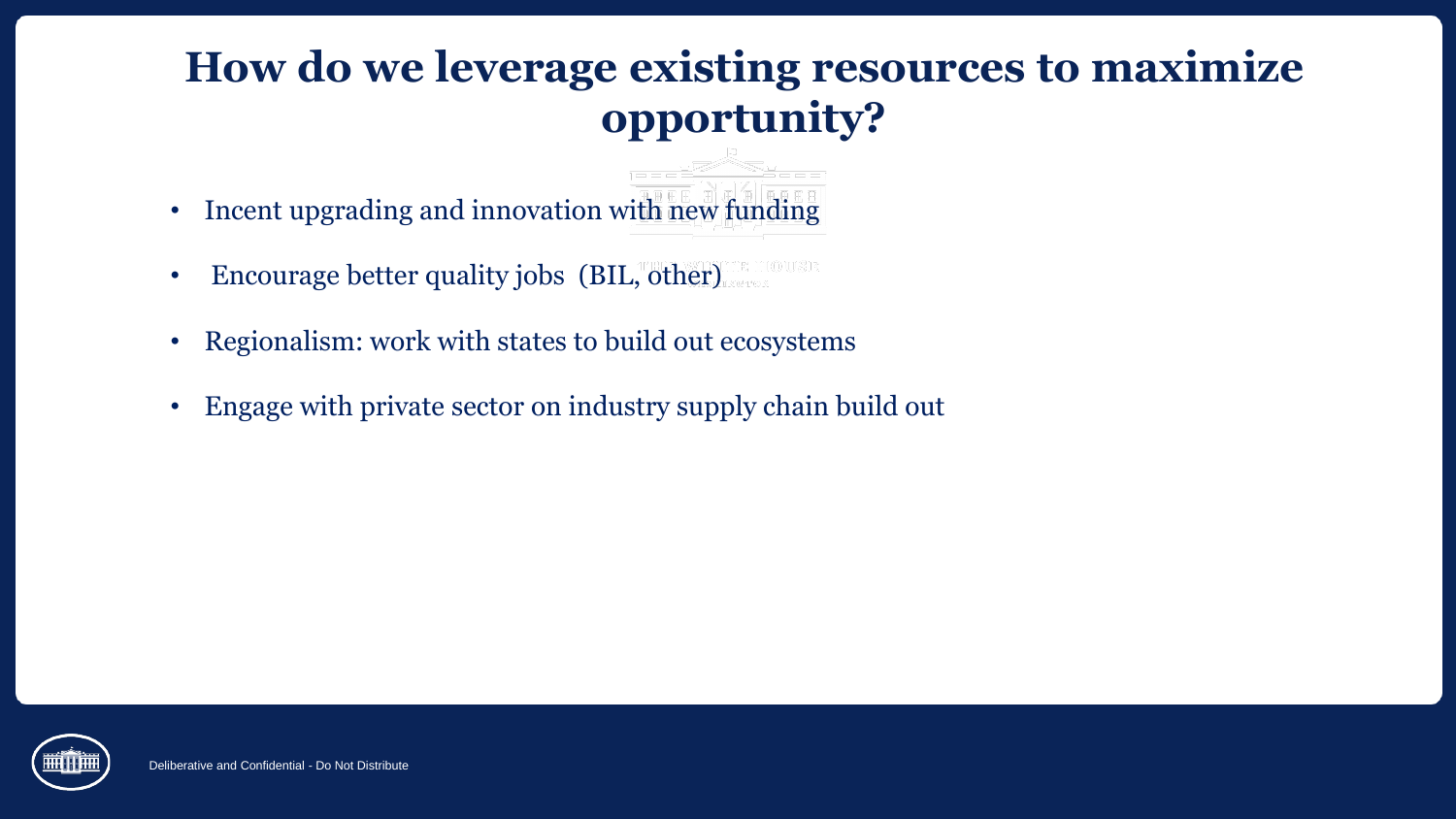### **What problems do we need to solve to be able to capitalize on this moment?**

- *Workforce* 
	- Long-term shortage of manufacturing workers due to aging workforce, etc.
	- 800,000 reported job openings in manufacturing in 2021
	- New skills as technologies upgraded toward digital
- *Supplier tech development*
	- SME manufacturers 40% less productive than larger manufacturers; 30% of differential attributed to lack of investment in new equipment
- *Scale up* 
	- Strong early-stage funding for new technologies/startups in advanced manufacturing technologies (e.g., semiconductors, energy, bio-related); less funding available as companies grow to scale
- *Other Issues:*
	- Trade barriers tariffs (ex: steel, chassis OTHER?)
	- Currency imbalance FOR SREE!
	- WAGES?

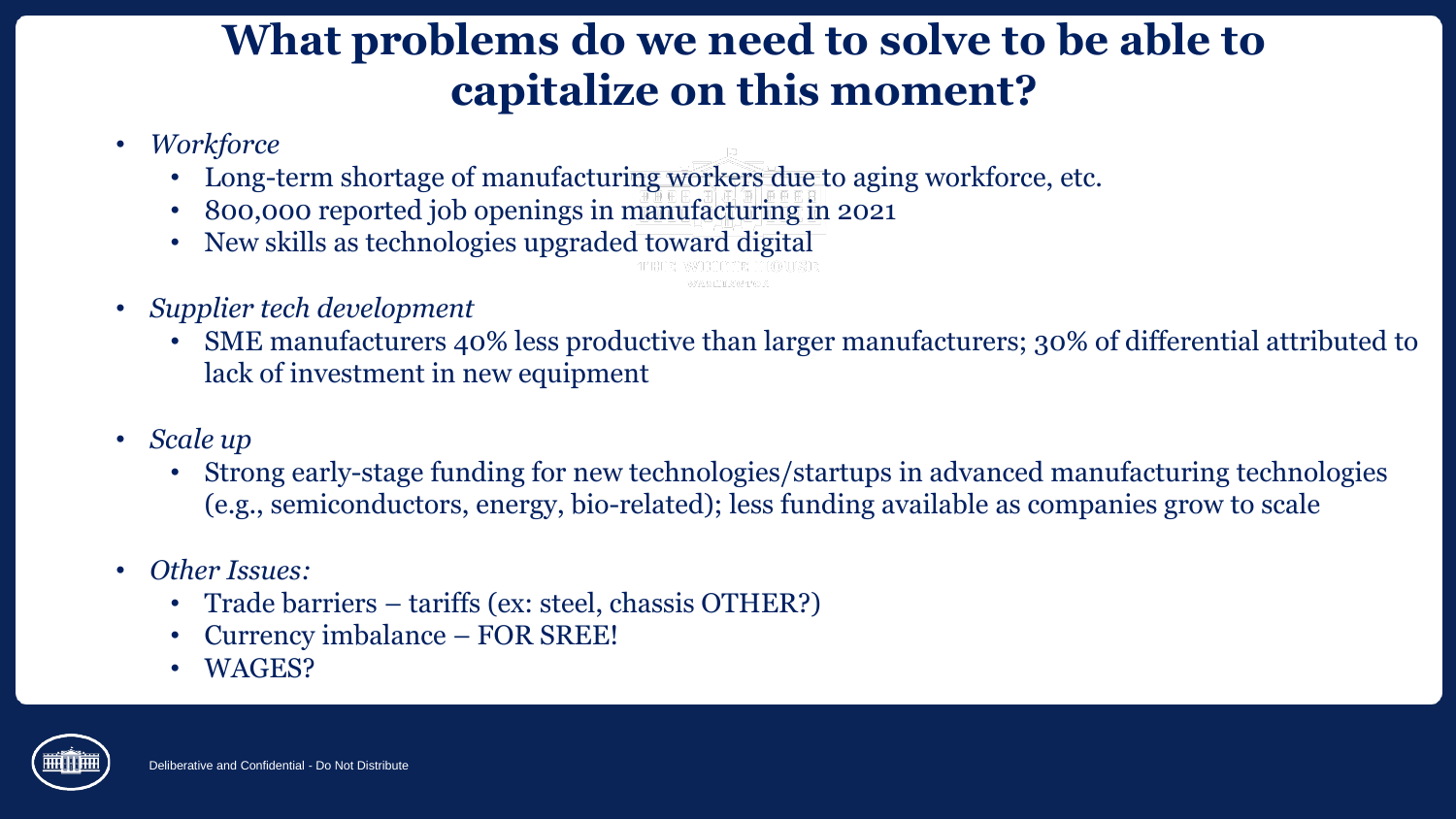## **Initial Policy Development**

#### **Four Primary Areas of Focus with examples of policy focus:**

#### *1) Financing/Demand-Pull/Market Readiness*

- *EXIM domestic manufacturing program (approved, April 2022)*
- *SSBCI state program (ARP)*
- Equity financing tools (expansion of InQTel model; SBICs)

### *2) Manufacturing Ecosystem*

- SMEs:
	- *AM Forward: additive manufacturing initiative with OEMs/SMEs*
- Manufacturing USAs:
	- Extend MRL work into level 8; support work at pilot demonstration level

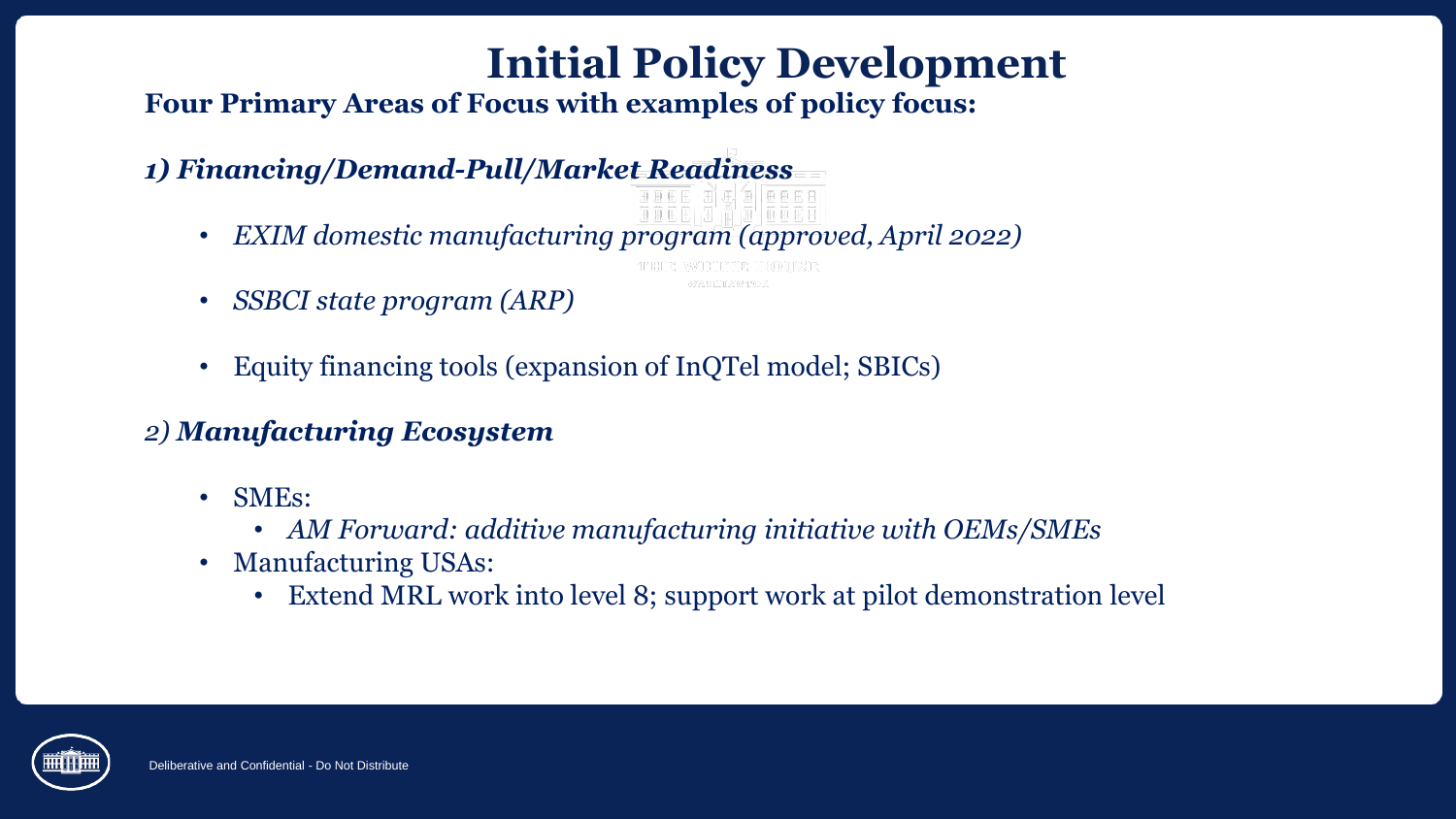### **Initial Policy Development**

**Four Primary Areas of Policy Development**

#### *3) Manufacturing Workforce*

- Expanding Technician/Production Workers in the near term
	- *DoD ManTech, IBAS programs, NSF ATE program*
- Registered Apprenticeships
	- DOL

#### *4)Industry-Specific Work – PULL FROM SUPPLY CHAIN WORK/OTHER*

- Biomanufacturing strategy bioindustrial, biofuels, biopharma, bioag
	- DoD investing \$1.1 billion in bioindustrial pilot facilities
- Pharma/API
- Energy supply chains

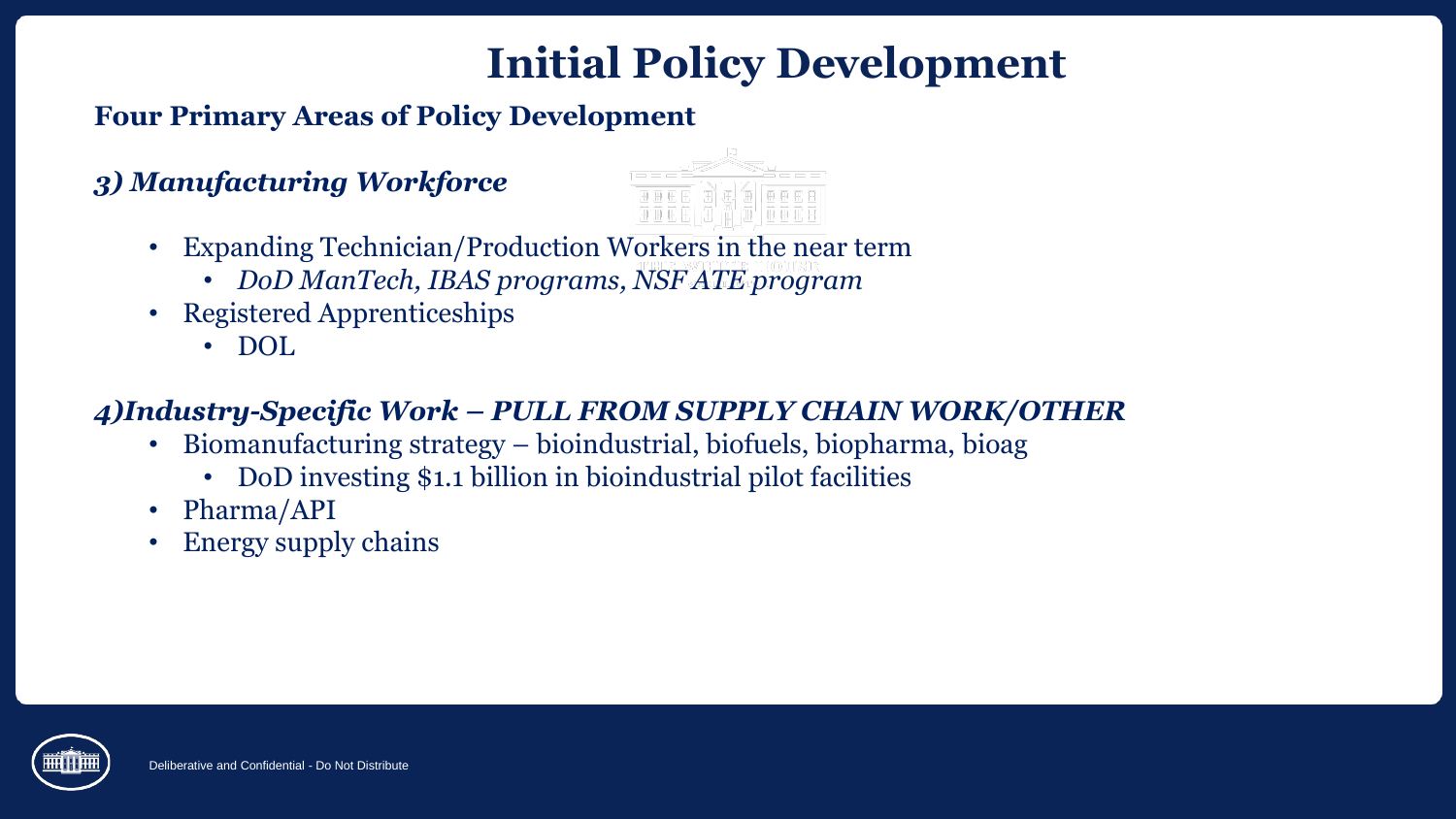## **Existing USG Tools Can Increase Manufacturing Capacity**

#### **Examples of existing & potential USG programs and tools that can support execution**

- **1. Financing** 
	- DOE LPO, ATVM loans
	- DOD DPA Title III, In-Q-Tel
	- HHS DPA Title III, BARDA
	- EXIM proposed domestic manufacturing program

#### **1. SME technology adoption and growth**

- SBA 504 loans and 7(a) loans
- NIST Manufacturing Extension Partnerships (MEPs)
- State Small Business Credit Initiative (SSBCI)

#### **2. Workforce development**

- DOL Registered apprenticeships
- EDA BBB Jobs Challenge
- Manufacturing USA institutes
- DOD ManTech/IBAS

#### **3. Regional manufacturing clusters**

• EDA BBB Regional grants; DOE Regional Clean Hydrogen Hubs

- **5. Demand-Pull**
	- Made in America
	- Other market signals through policies, waiver decisions, and more
- **6. Convening, Stakeholders, and "Bully Pulpit"** 
	- RFIs, convenings, CEO calls, etc.

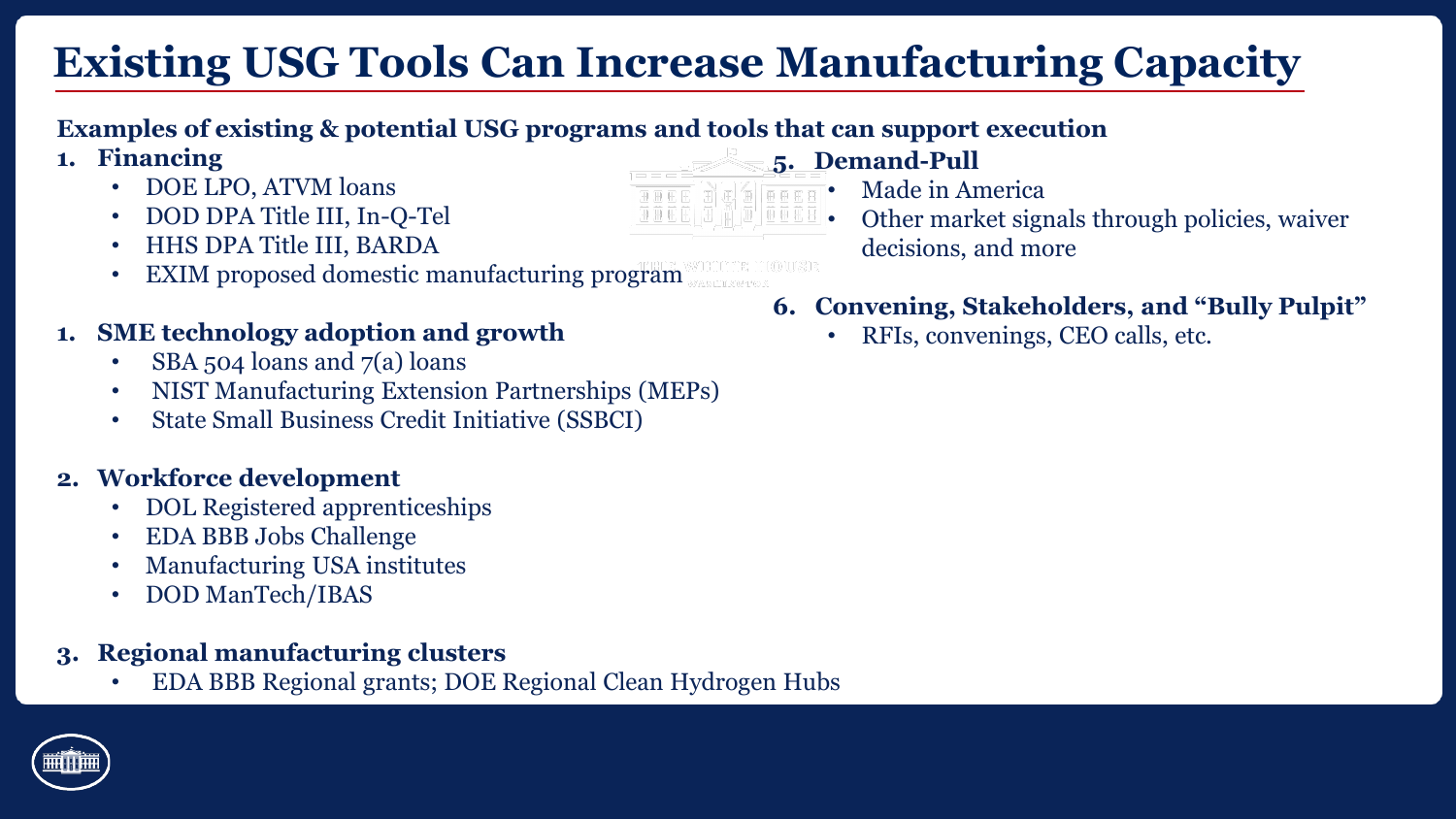### **What can ACSCC do to support the manufacturing agenda?**

- Underscore moment and opportunity
- Highlight areas of specific opportunity industries, technologies
- Elevate private sector voice at the table and to the agenda

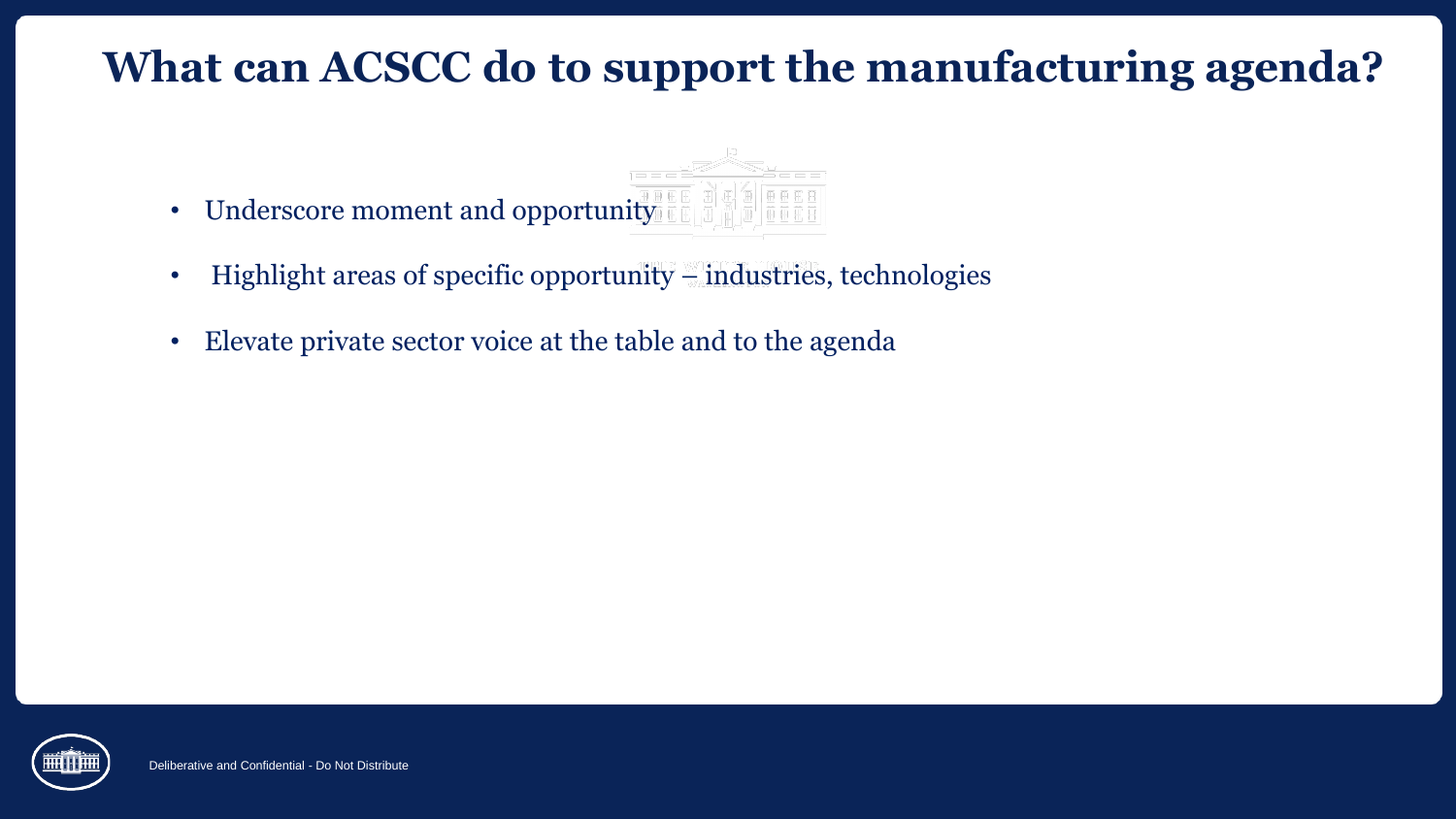

THE WHITE HOUSE WASHINGTON

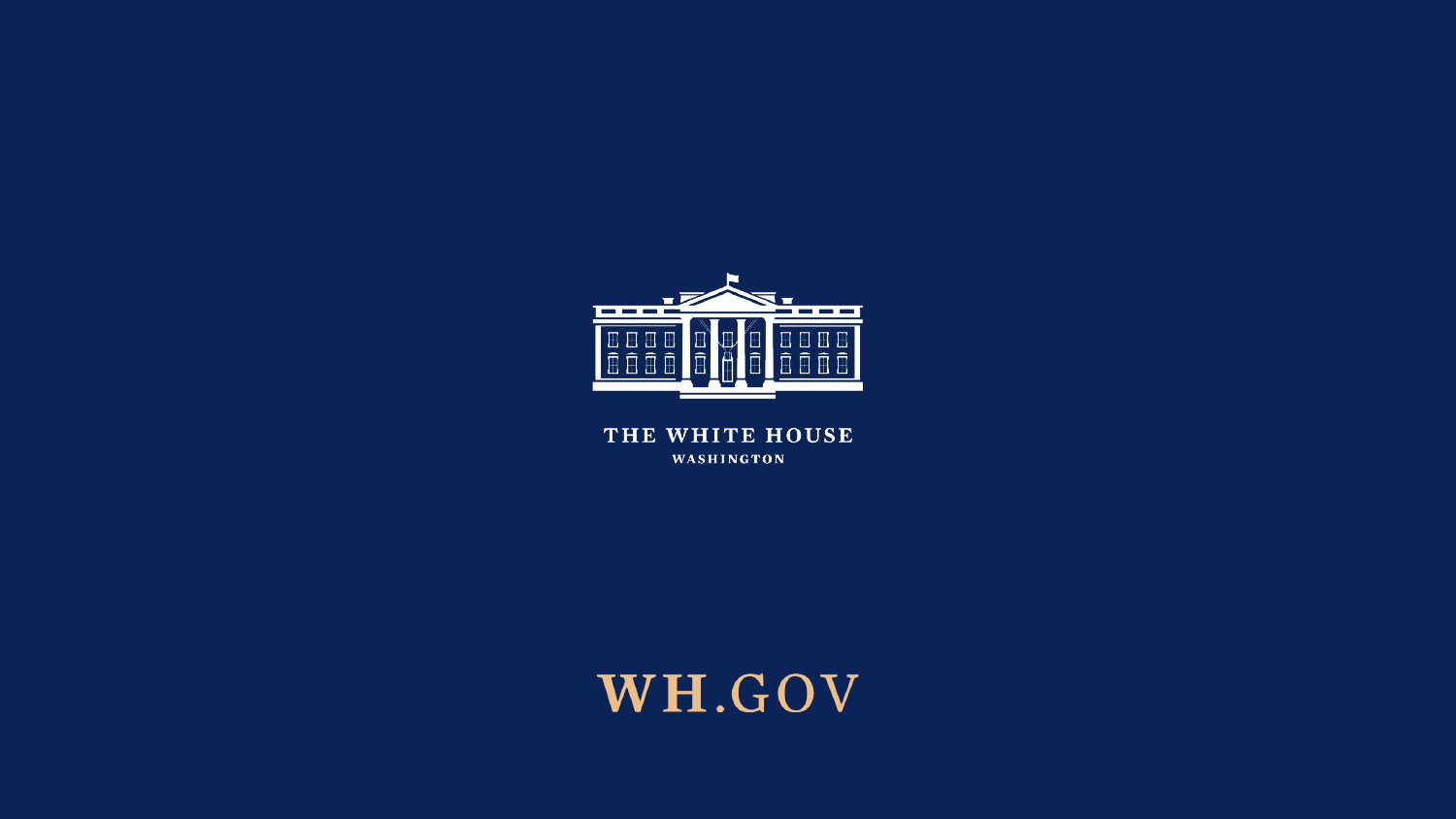### Additive Manufacturing Can Boost Manufacturing Across the Country

There is a strong concentration of manufacturing jobs in Southern states, and even more so, in Midwestern states.



Source: The Burning Glass Institute analysis, using microdata from the American Community Survey

Chart 7 - Advanced manufacturing share, in state manufacturing employment.



Source: The Burning Glass Institute analysis, using microdata from the American Community Survey

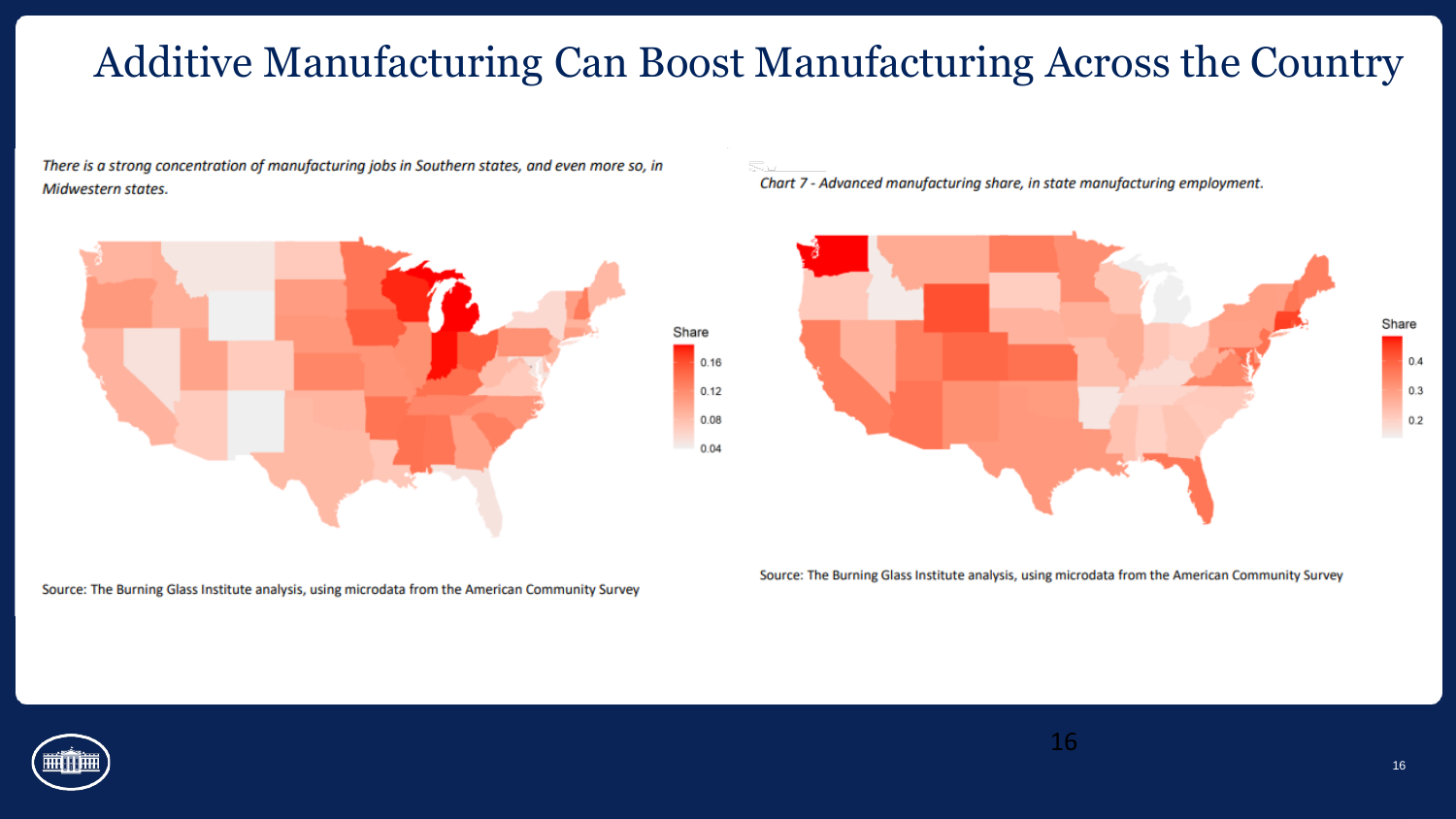### **Need a Workforce Training Agenda for AM**

Chart 12 - In many manufacturing occupations, many workers are expected to retire in the coming decade. In many of them the inflow of new workers is unlikely to be sufficiently large to replace them



Note: Older workers are those aged 55+. Younger workers are those of ages 16-29.

Source: The Burning Glass Institute analysis, using microdata from the American Community Survey

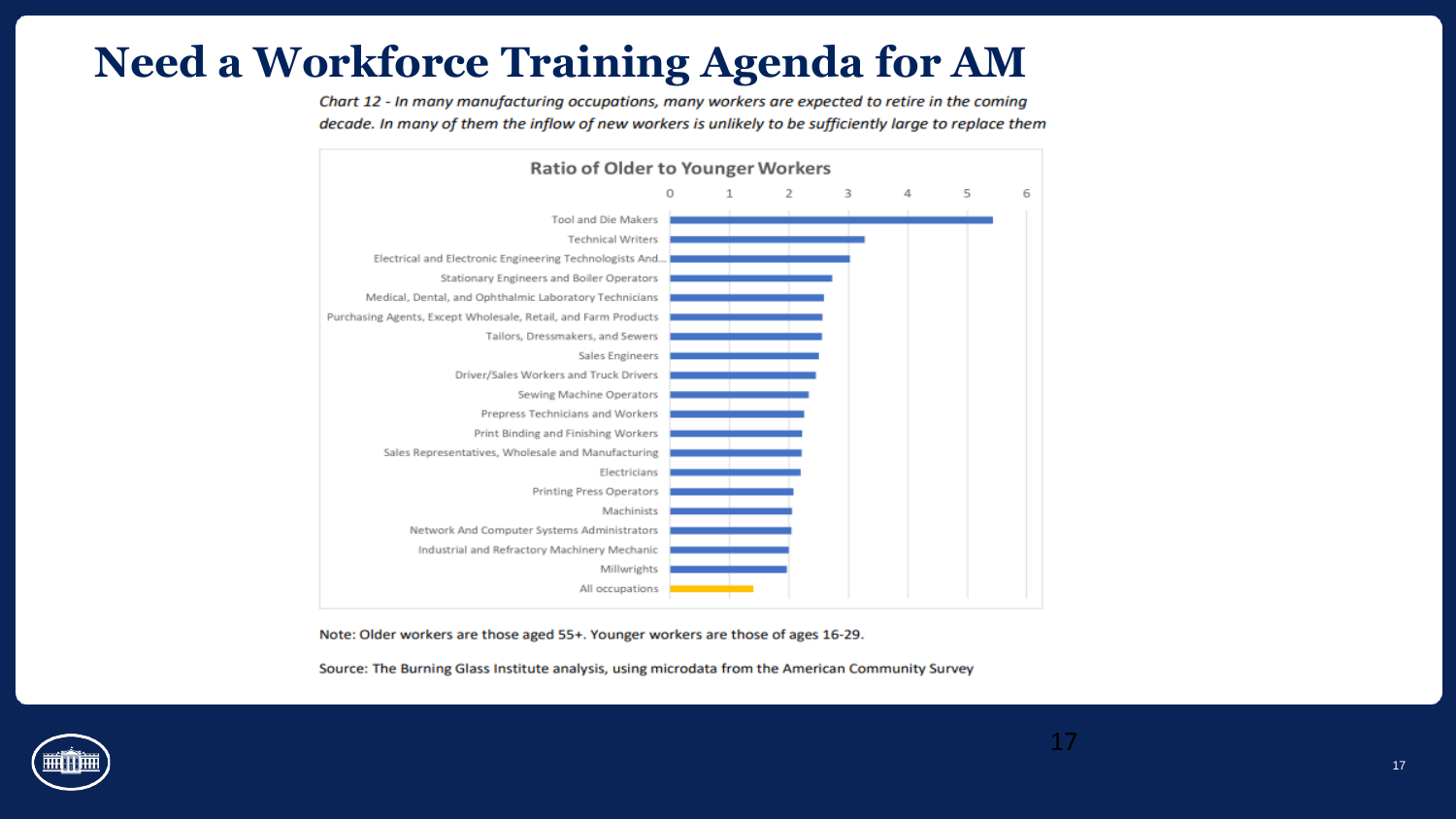#### **US Manufacturing Scale Up Focuses on Two Key Stages of the Commercial Lifecycle**

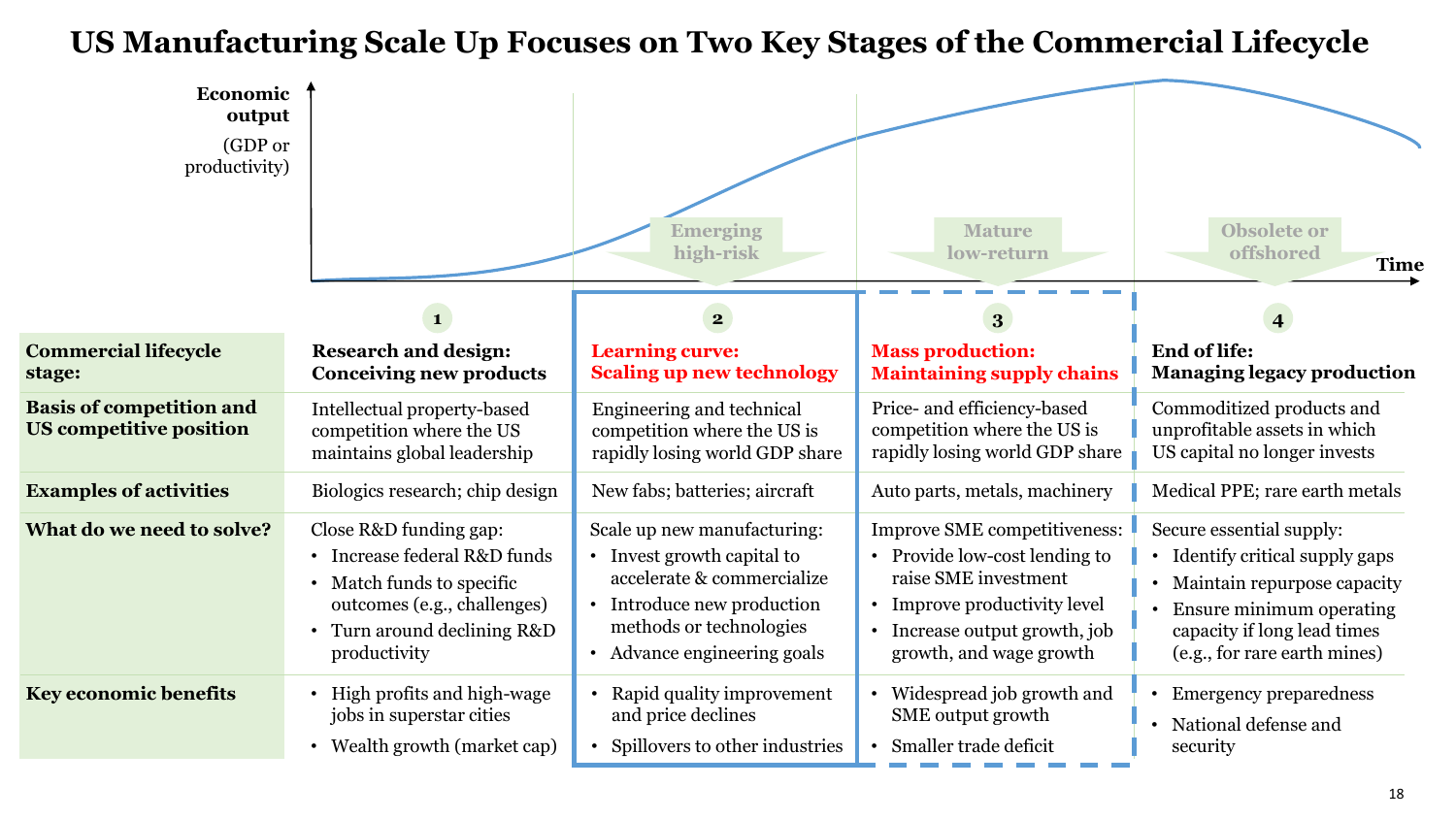# **Additive manufacturing is important to the country**



**The competitiveness of the U.S. industrial base relies on the capability of tens-ofthousands of small and medium sized (SME) manufacturers.** Original Equipment Manufacturers (OEMs) rely on products manufactured by these SMEs to support their own production.



**Compared to 25 years ago, there is 30 percent less capital invested in our domestic manufacturing base, with the result being that SME manufacturers have fallen behind in technology acquisition and deployment relative to larger firms.** Over time, this lack of investment in technology modernization has made SME manufacturers 40 percent less productive than larger OEMs.



**3 Additive manufacturing (3D printing) is broadly applicable across industrial sectors and <br>
<b>Additive manufacturing (3D printing) is broadly applicable across industrial sectors and has been identified as a foundational technology that once deployed at scale can greatly increase the agility, capacity, and resiliency of U.S. supply chains.** A company with additive capability, for example, can easily make products for multiple industries, and can quickly adjust to new demands (PPE, for example). Additive technologies can also reduce part lead times by as much as 90%.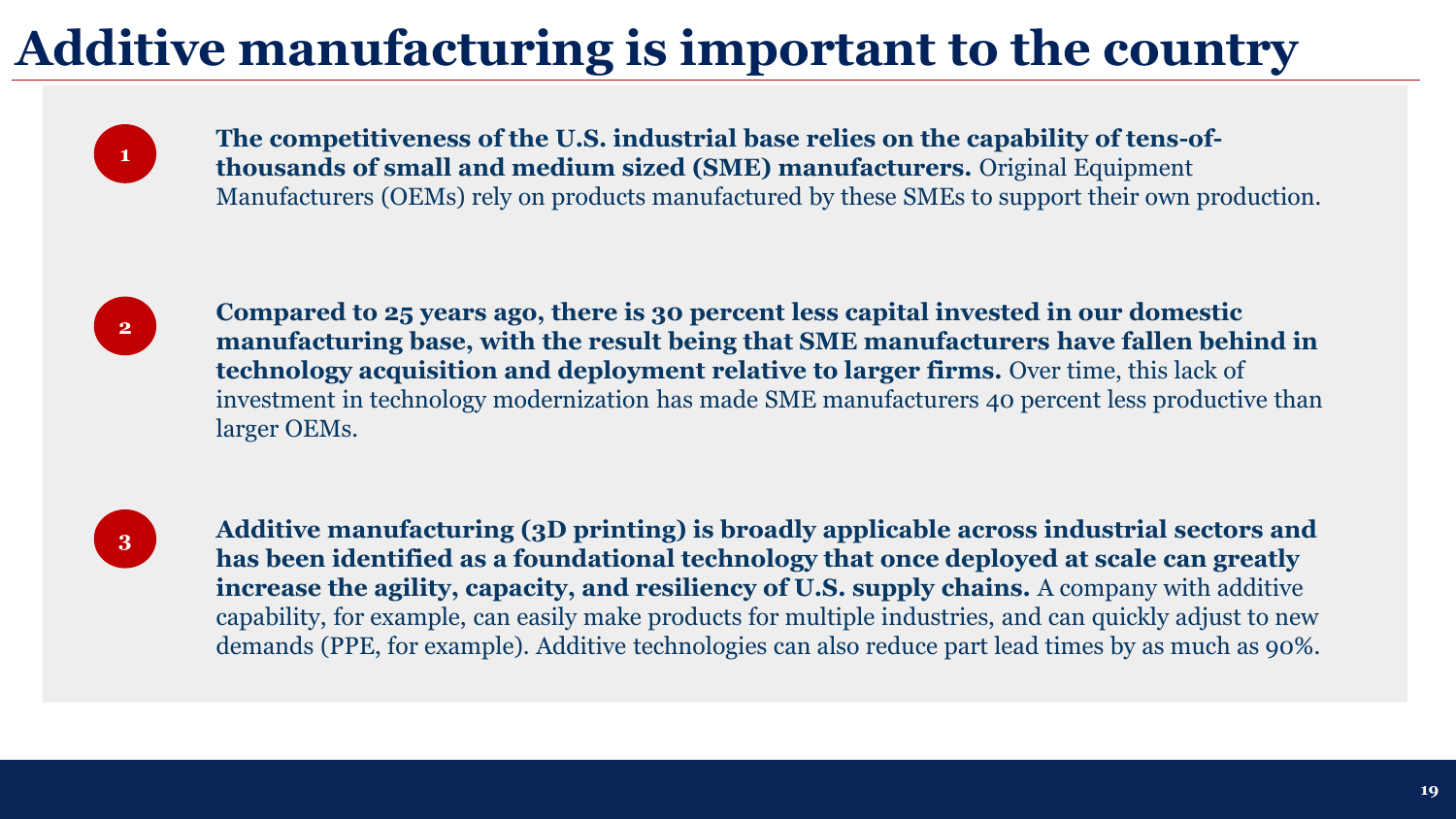# **Challenges among SMEs in AM adoption**

#### **Unfortunately, the adoption of additive capabilities across the U.S. industrial base has been slow – despite the benefits.**

- **1. SMEs often lack a clear demand signal,** which can make an investment in new 3D printing machines riskier than many small manufacturers can tolerate (since it typically requires SMEs to take on new debt).
- **2. SMEs often lack access to affordable financing** that would support the purchase and installation of new additive machines.
- **3. SMEs often need technical assistance** to install and utilize new production technologies like 3D printers.
- **4. SMEs must train their workforce differently,** including upskilling workers used to supporting more traditional manufacturing processes.